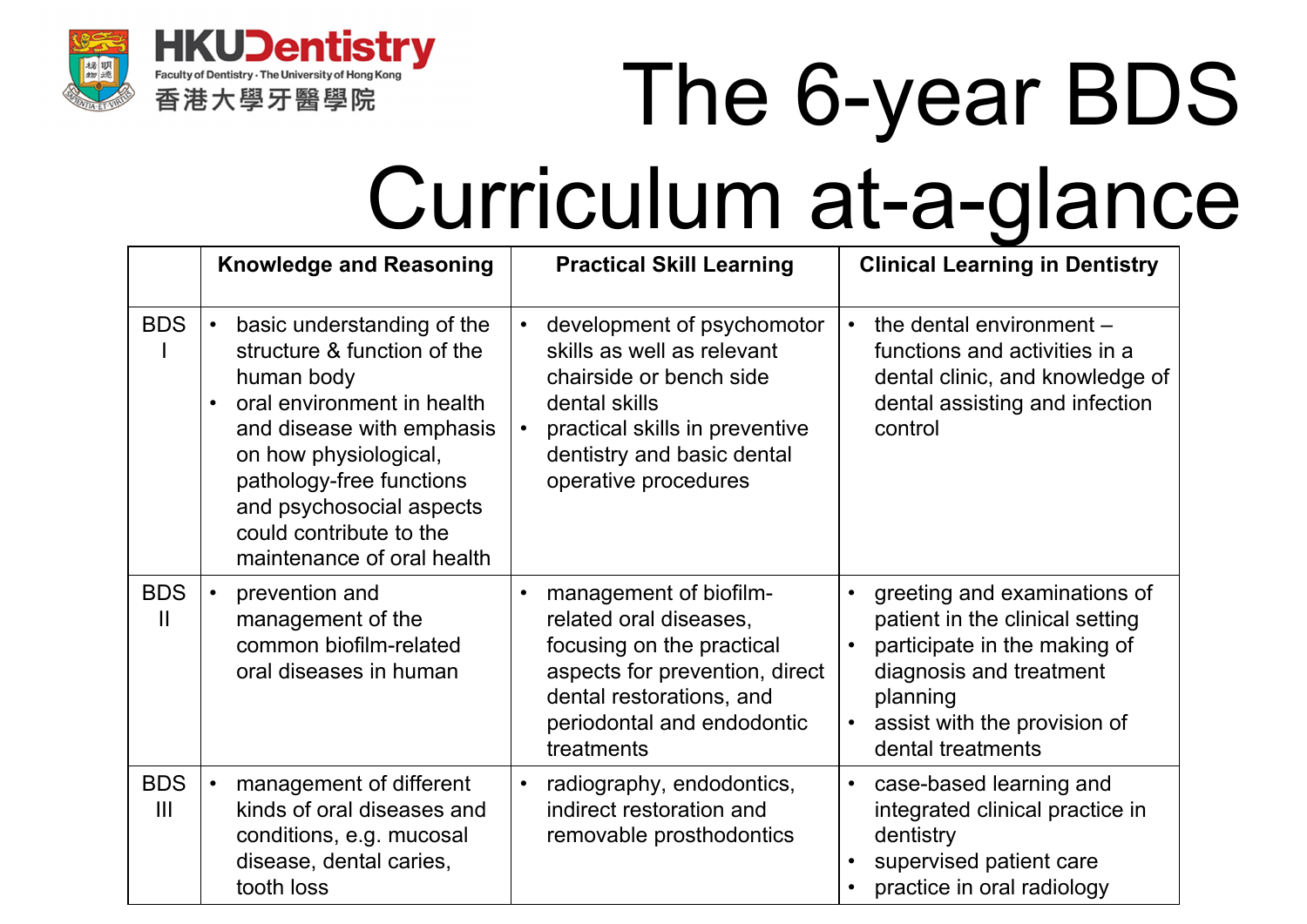

# The 6-year BDS Curriculum at-a-glance

|                              | <b>Knowledge and Reasoning</b>                                                                                                                               | <b>Practical Skill Learning</b>                                                                                                                                      | <b>Clinical Learning in Dentistry</b>                                                                                                                                     |
|------------------------------|--------------------------------------------------------------------------------------------------------------------------------------------------------------|----------------------------------------------------------------------------------------------------------------------------------------------------------------------|---------------------------------------------------------------------------------------------------------------------------------------------------------------------------|
| <b>BDS</b><br>IV <sub></sub> | management of advanced<br>dental conditions, and<br>medically compromised<br>patients<br>replacement of missing teeth                                        | advanced case-based<br>$\bullet$<br>learning and integrated<br>treatment planning<br>fixed prosthodontics,<br>orthodontics, extractions,<br>and paediatric dentistry | integrated and discipline-<br>based clinical practice<br>supervised patient care in<br>both comprehensive and<br>specialty clinics                                        |
| <b>BDS</b><br>$\vee$         | interactive workshops and<br>$\bullet$<br>lectures to foster knowledge<br>building<br>medically related subjects                                             | periodontal surgery, oral<br>medicine, minor oral<br>surgery, advanced<br>endodontics, and the<br>management of elderly<br>patients                                  | supervised patient care at<br>comprehensive dental care<br>clinics (for adults) and<br>paediatric dentistry clinic<br>integrated oral diagnosis<br>and treatment planning |
| <b>BDS</b><br>VI             | methods for holistic patient<br>$\bullet$<br>care<br>dental emergencies and<br>$\bullet$<br>primary care<br>multidisciplinary approach in<br>dental practice | patients requiring special<br>dental care, e.g. those with<br>physical, medical, learning<br>and/or social impairments<br>management of medical<br>emergencies       | supervised patient care in an<br>integrated and cross-<br>disciplinary manner<br>participation in outreach<br>dental service<br>international experience                  |